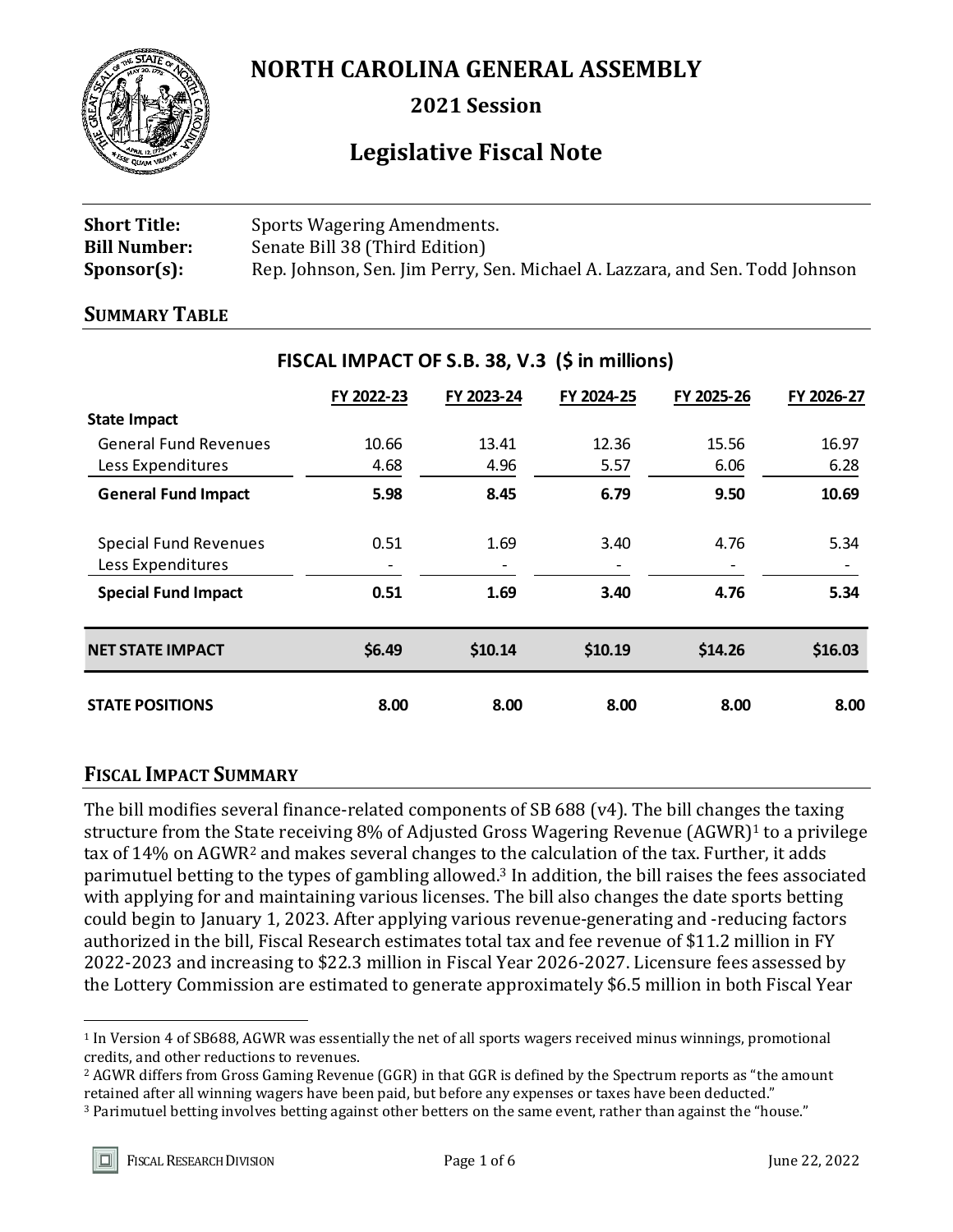2022-23 and FY 2023-24. Any fee revenue that is not used to cover the Lottery Commission's administrative expenses will be remitted to the General Fund. Of the amount of tax revenue, each year the Department of Revenue retains \$0.5 million to off-set the cost of collection, \$2.0 million is dedicated to the Department of Health and Human Services gambling addiction education and treatment programs, and \$500,000 is dedicated to the North Carolina Parks and Recreation Authority for \$5,000 grants to each county for youth sports development.<sup>4</sup> Of the remaining amount:

- 10% is to be distributed equally to the following UNC-constituent institutions to support collegiate athletic departments: Elizabeth City State University, Fayetteville State University, North Carolina Agricultural and Technical State University, North Carolina Central University, the University of North Carolina at Asheville, the University of North Carolina at Pembroke, and Winston-Salem State University;
- 30% to the North Carolina Major Events, Games, and Attractions Fund; and
- 60% to the General Fund.

## **FISCAL ANALYSIS**

 $\overline{a}$ 

### Revenue Generating Provisions

Session Law 2019-217 (SB 574) directed the North Carolina Lottery Commission to study gambling in general in the state and asked the Commission to "provide an independent analysis of current North Carolina gaming activities (including those prohibited by law), potential new gaming activities and whether a Gaming Commission should be created in North Carolina." That law directed the Lottery Commission to study the following relating to sports betting:

- Any authorizations and restrictions on such activities in this State;
- Any effects of authorizing sports betting on existing tribal games in this State and on lottery activities, if any;
- The positive and negative impacts of authorizing sports betting in this State;
- Potential revenues and expenditures for the State, if sports betting is authorized; and
- Appropriate regulation and oversight of sports betting, including potential licensing of operators.

The Lottery Commission contracted with Spectrum Gaming Group (Spectrum) to complete both studies.<sup>5</sup> Spectrum issued its report on sports betting in December 2019,<sup>6</sup> followed by the more

<sup>4</sup> The bill states that if there are not sufficient funds for the \$500,000 annual appropriation to the North Carolina Parks and Recreation Authority, the amount of each grant counties receive shall be reduced by the same proportion so that all counties receive a grant of the same amount.

<sup>5</sup> Per its website and the reports submitted to the North Carolina Education Lottery, Spectrum Gaming Group is a nonpartisan consultancy that specializes in the economics, regulation and policy of legalized gambling worldwide. It further states they have provided independent research and professional services to public- and private-sector clients since 1993, brings wide industry perspective to every engagement, having worked in 41 US states and territories and in 48 countries on six continents. The sports betting report referenced below states that Spectrum has more than 250 clients including government entities of all types and gaming companies (national and international) of all sizes, both public and private.

<sup>6</sup> Spectrum Gaming Group (2019). *Gaming Market Analysis: Analysis and Business Case of Impact of Regulating and Operating Sports Betting Through the North Carolina Education Lottery.*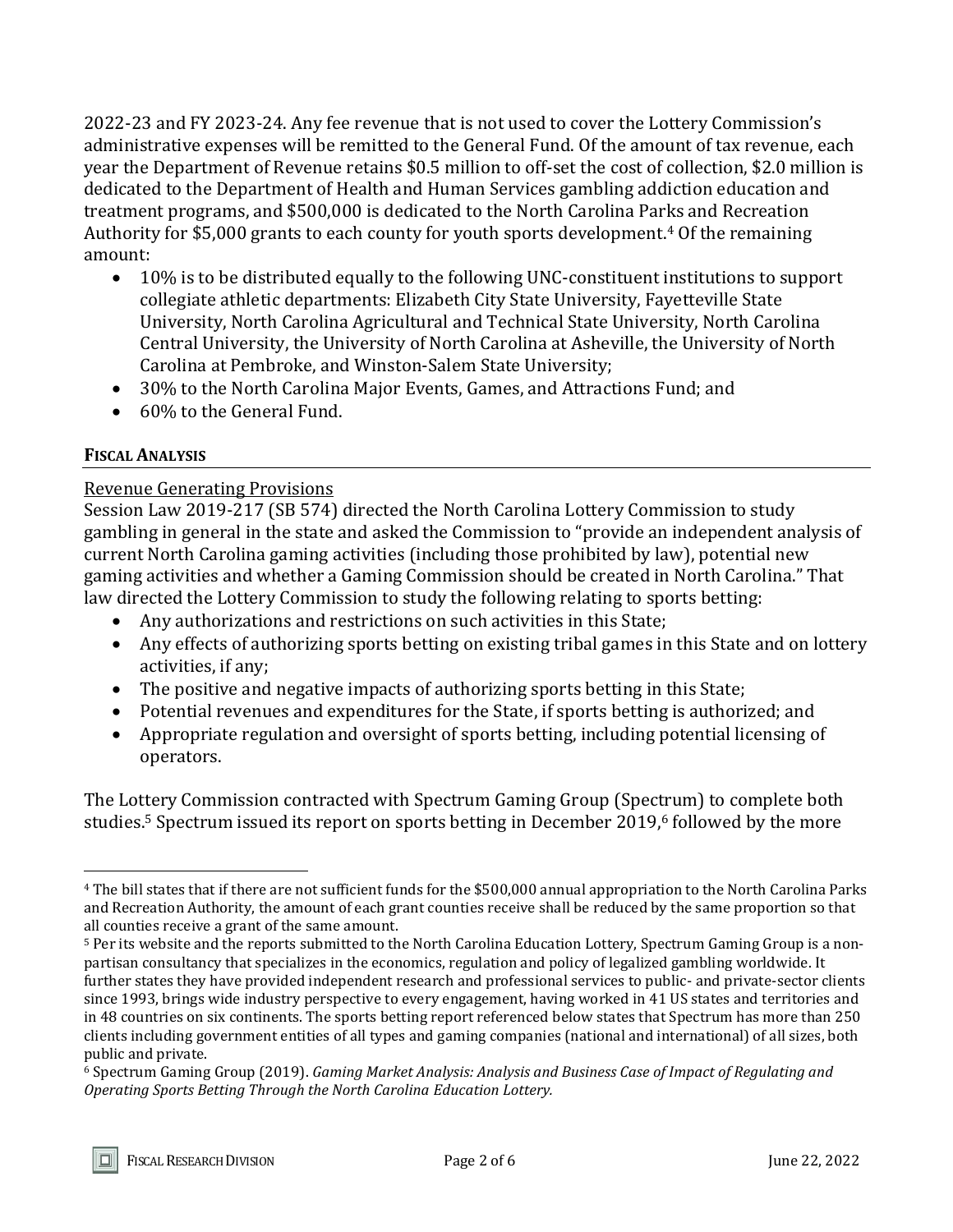general study of gambling in the state in March 2020.<sup>7</sup> Because the General Assembly commissioned the studies, and they were conducted by a firm with demonstrated experience and expertise in the field, Fiscal Research relied primarily on these reports as the basis to arrive at estimates for the revenue-generating portions of the bill. For brevity of text and simplicity, Fiscal Research refers to these two reports as the "Spectrum report(s)" throughout this memo.

The bill replaces S.B. 688's 8% tax on Adjusted Gross Wagering Revenue (AGWR) with a 14% privilege tax on AGWR. The tax would be calculated against gross wagering revenue (GWR) minus the following to arrive at AGWR:

- Winnings paid to registered players;
- Costs paid for any personal property distributed to a registered player as a result of a sports wager;
- Promotional credits or bonuses given to registered players, at cash value, when returned to the operator in the form of a wager or deposit, which would be phased out beginning in 2025;
- Uncollectible receivables from registered players, not to exceed 4% of gross wagering revenue; and
- Federal excise tax payments.

To estimate the amount of tax revenue that would be generated, Fiscal Research relied largely on the Spectrum report's projected Gross Gaming Revenue (GGR) derived from digital devices.<sup>8</sup> Fiscal Research made an adjustment increasing GGR because the bill authorizes certain bars and restaurants to accept sports bets, specifically based on location and affiliation. The Spectrum report's estimated impact of bars and restaurants offering sports betting onsite included these establishments to a much broader degree when compared to those authorized by the bill, but not in the digital sports betting estimate. To make an adjustment for bars and restaurants the bill authorizes, Fiscal Research used information generated per bar and restaurant based on information within the Spectrum reports (specifically, the total estimated GGR of bars and restaurants holding a North Carolina Lottery Commission license to sell lottery products) and applied it to the estimated number of such facilities the bill authorizes. Total estimated GGR was then adjusted to account for growth in population and median household income.

The Spectrum reports assumed that the tax would be based on GGR, without any further deductions. To account for the deductions authorized by the bill, Fiscal Research reviewed tax data from several states that allow one or more deductions that are similar to the deductions

 $\overline{a}$ 

<sup>7</sup> Spectrum Gaming Group (2020). *Gaming Study: Analysis of Current and Potential New Gaming Activities in North Carolina.*

<sup>&</sup>lt;sup>8</sup> GGR is defined by the Spectrum reports as "the amount retained after all winning wagers have been paid, but before any expenses or taxes have been deducted." The Spectrum reports provide estimates of North Carolina's GGR both with and without a "first-mover advantage;" which is a term referring to the advantage gained by the first entrant into a market. Sometimes the first-mover advantage can stick, meaning that some customers who have tried the services of the industry pioneer will remain loyal even when other providers enter the market. At the time of the report, sports betting was not in effect in Virginia. Spectrum provided two sets of estimated GGR, one with North Carolina having a first-mover advantage against surrounding states, and a second set without the advantage. Since both Tennessee and Virginia implemented sports betting before North Carolina, FRD relied on Spectrum's GGR estimates without the firstmover advantage.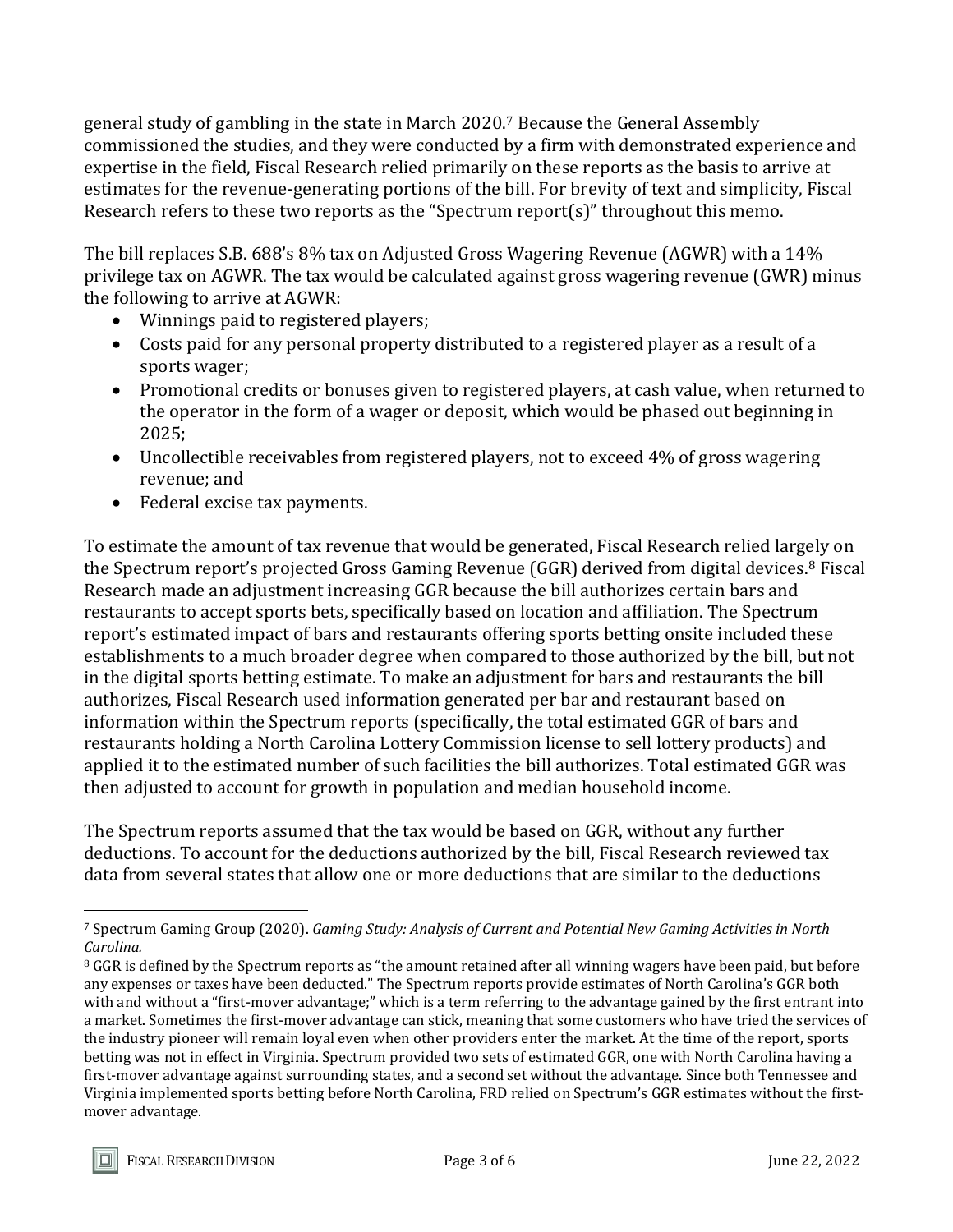allowed in the bill. Based on this review, Fiscal Research estimated the total amount of deductions allowed under the bill. Fiscal Research's estimate accounts for the anticipated reduction in the promotional credit deduction given the bill's corresponding phase-out rates starting in 2025 and ending in 2028. Fiscal Research was unable to find any states that allow a comparable deduction for uncollectible receivables. The bill allows for a deduction for uncollectable receivables (sometimes referred to as bad debt), with a maximum deduction of 4% of GWR. States that allow this sort of deduction often apply a much lower cap on the deduction, so Fiscal Research is unable to predict how the higher cap may impact the amount of deductions taken. Based on limited data from several other states, Fiscal Research assumed that the total amount of uncollectable receivables deducted would be only 0.34% of GWR, far less than the maximum allowed in the bill; if uncollectible deductions are closer to the maximum amount allowed by the bill, then the amount of tax revenue generated by the bill may be much lower than estimated in this memo.

Using these adjustments to revenues, Fiscal Research arrived at AGWR figures to be the basis for the tax imposed at the rate of 14%. The table below shows the estimated revenues generated from the privilege tax imposed by the bill.

*(\$ in millions)*

| Revenue       |        | FY 2022-23 FY 2023-24 FY 2024-25 FY 2025-26 FY 2026-27 |         |         |         |
|---------------|--------|--------------------------------------------------------|---------|---------|---------|
| Privilege Tax | \$4.69 | \$8.62                                                 | \$15.76 | \$20.32 | \$22.31 |

#### Licensing Fees

The bill assesses licensing fees to identified sports wagering providers as detailed in the table below:

| Frequency       | <b>Interactive Sports</b><br><b>Wagering License</b> | <b>Service Provider</b><br>License | <b>Sports Wagering</b><br><b>Supplier License</b> |
|-----------------|------------------------------------------------------|------------------------------------|---------------------------------------------------|
| Initial License | \$1,000,000                                          | \$50,000                           | \$30,000                                          |
| 5-Year Renewal  | \$1,000,000                                          | \$50,000                           | \$30,000                                          |

The number of interactive sports wagering licenses issued by the Commission are required to be at least 10, but no more than 12 licenses. Based on the experience in neighboring states, this analysis assumes all 12 licenses would be issued over a two-year period in equal quantity (i.e., 6 licenses approved in FY 2022-23, and 6 approved in FY 2023-24).

The number of service provider licenses and sports wagering supplier licenses are unrestricted in the bill and this analysis is unable to estimate the number of licenses of each type that would be issued and their respective timeline of issuance. In order to provide a revenue estimate for service provider licenses and sports wagering licenses, this analysis assumes that a license of each type would track the experience of the issued sports wagering license.

As a result, this analysis estimates licensing fee revenue over the next 6-year period as detailed in the table below: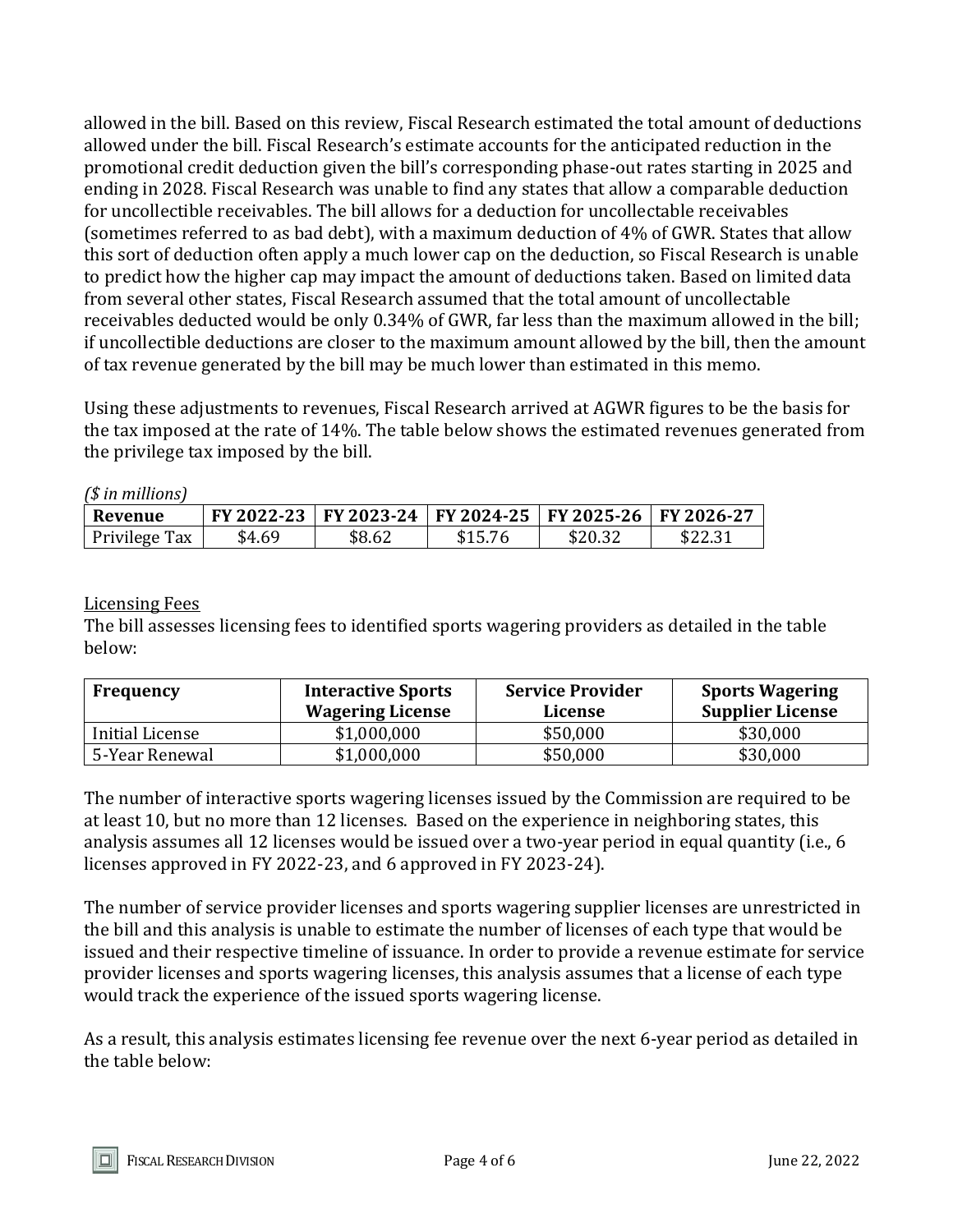#### *(\$ in millions)*

| Revenue         | ່າາ<br><b>FY 2022-</b> | FY 2023-24 | FY 2024-25   FY 2025-26 |     | $2026 - 27$<br>FV. | FY 2027-28 |
|-----------------|------------------------|------------|-------------------------|-----|--------------------|------------|
| License<br>Fees | \$6.48                 | \$6.48     | υU                      | \$0 | ـ م<br>.JU         | \$6.48     |

Estimated licensing fee revenue would be first used to cover administrative expenses of the Lottery Commission associated with sports wagering, with any excess revenue deposited in the General Fund.

#### Expenditures by North Carolina Lottery Commission

The bill places new administrative requirements on the Commission, including but not limited to:

- Developing and implementing the sports wagering licensing requirements detailed in the bill;
- Conducting background checks of license applicants;
- Auditing sports wager operators upon request; and
- Conducting hearings on licensee violations.

The Commission has estimated that the bill would have one-time implementation costs of approximately \$167,000 with an additional recurring cost of \$1.345 million to implement the requirements of the legislation. This analysis has examined administrative cost estimates regarding sports wagering activities from Virginia<sup>9</sup> and the income statement from the Tennessee Lottery<sup>10</sup> and finds that the Commission's estimates are reasonable. Therefore, the estimated administrative costs of the Lottery Commission are detailed in the table below:

#### *(\$ in millions)*

| <b>Expenditures</b>   | FY 2022-23 | FY 2023-24 | FY 2024-25 | FY 2025-26 | FY 2026-27 |
|-----------------------|------------|------------|------------|------------|------------|
| Lottery<br>Commission | \$1.512    | \$1.374    | \$1.403    | \$1.435    | \$1.466    |

*Figures adjusted for inflation based on PCE Price Index projections (Moody's Analytics – December 2021)*

#### Distribution of Revenue

The bill directs that from the total tax revenue, the Department of Revenue shall retain up to \$500,000 for its costs in administering the tax, followed by the Lottery Commission to reimburse itself for its expenses in administering the program that are not covered by fee revenue. Of the remaining amount, the first \$2 million is dedicated to the Department of Health and Human Services (DHHS) gambling addiction education and treatment programs and \$500,000 for the North Carolina Parks and Recreation Authority (NCPRA) to give grants to all 100 counties for youth sports development. Of the remaining amount, 10% is to be distributed equally among seven UNC-constituent institutions, 30% to the North Carolina Major Events, Games and Attractions Fund, and 60% to the General Fund.

### **TECHNICAL CONSIDERATIONS**

 $N/A$ .

 $\overline{a}$ 

<sup>9</sup> <https://lis.virginia.gov/cgi-bin/legp604.exe?201+oth+HB896FER122+PDF>

<sup>10</sup> <https://tnlottery.com/wp-content/uploads/2022/02/FY-2021-Financial-and-Compliance-Audit-Report.pdf#page=20>